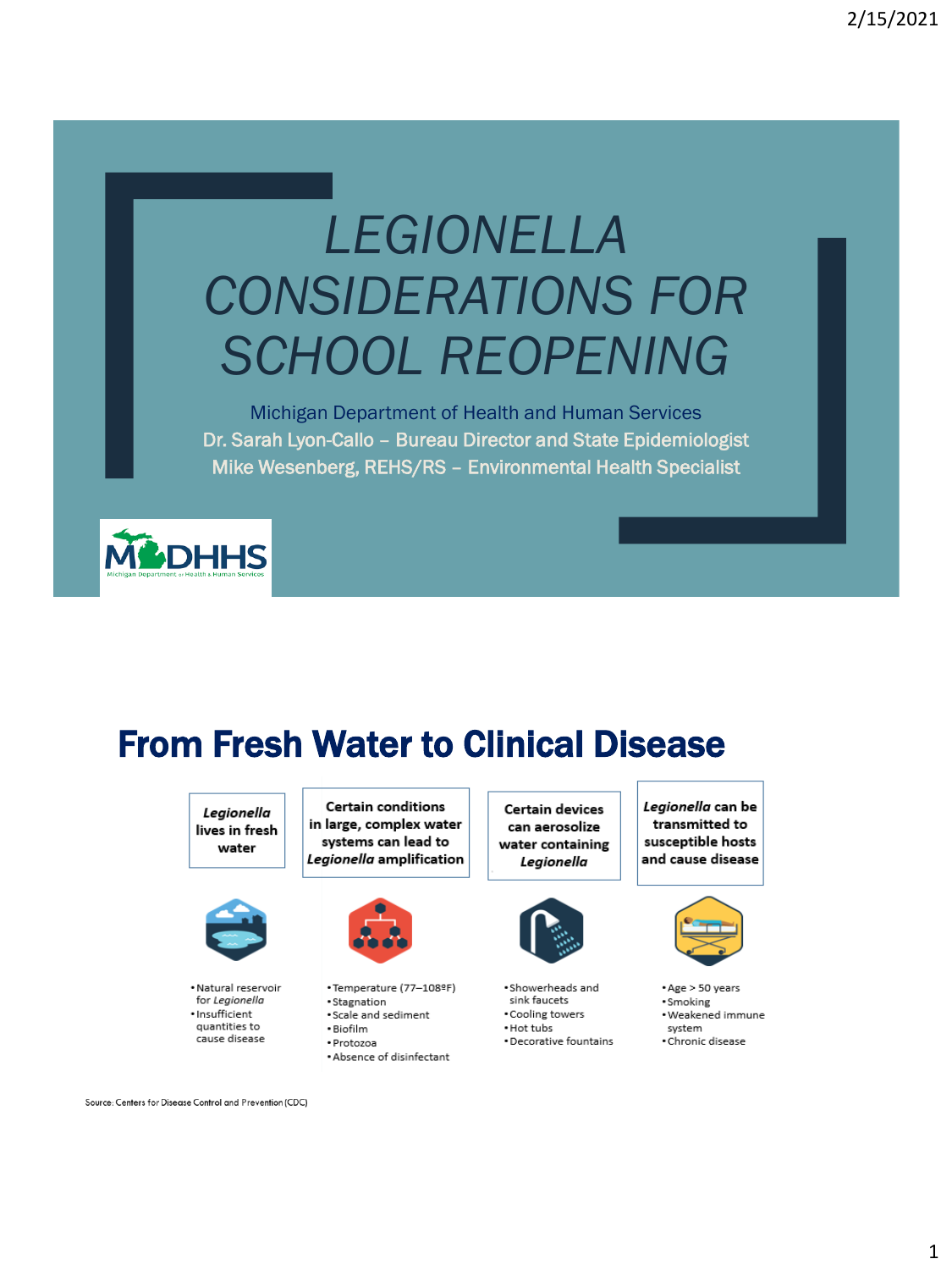# Simplified Reopening Guidance

#### • Actions

- Drain and flush hot water tanks
- Flush building water systems
- Clean and disinfect drinking fountains
- Change drinking fountain water filters

#### • Testing Objectives

- Routine Legionella testing should be conducted to validate a comprehensive Water Management Program (WMP)
- Establishing a baseline measurement for performance indicators
- Evaluating potential growth and transmission sources
- Investigating potential sources of environmental exposures for persons with disease

### Summary

#### • Key points

- Creation of a Water Management Program (WMP) is imperative
- Testing should be driven by the components of a comprehensive WMP

#### • Questions

• Contact your local Environmental Health Department for assistance